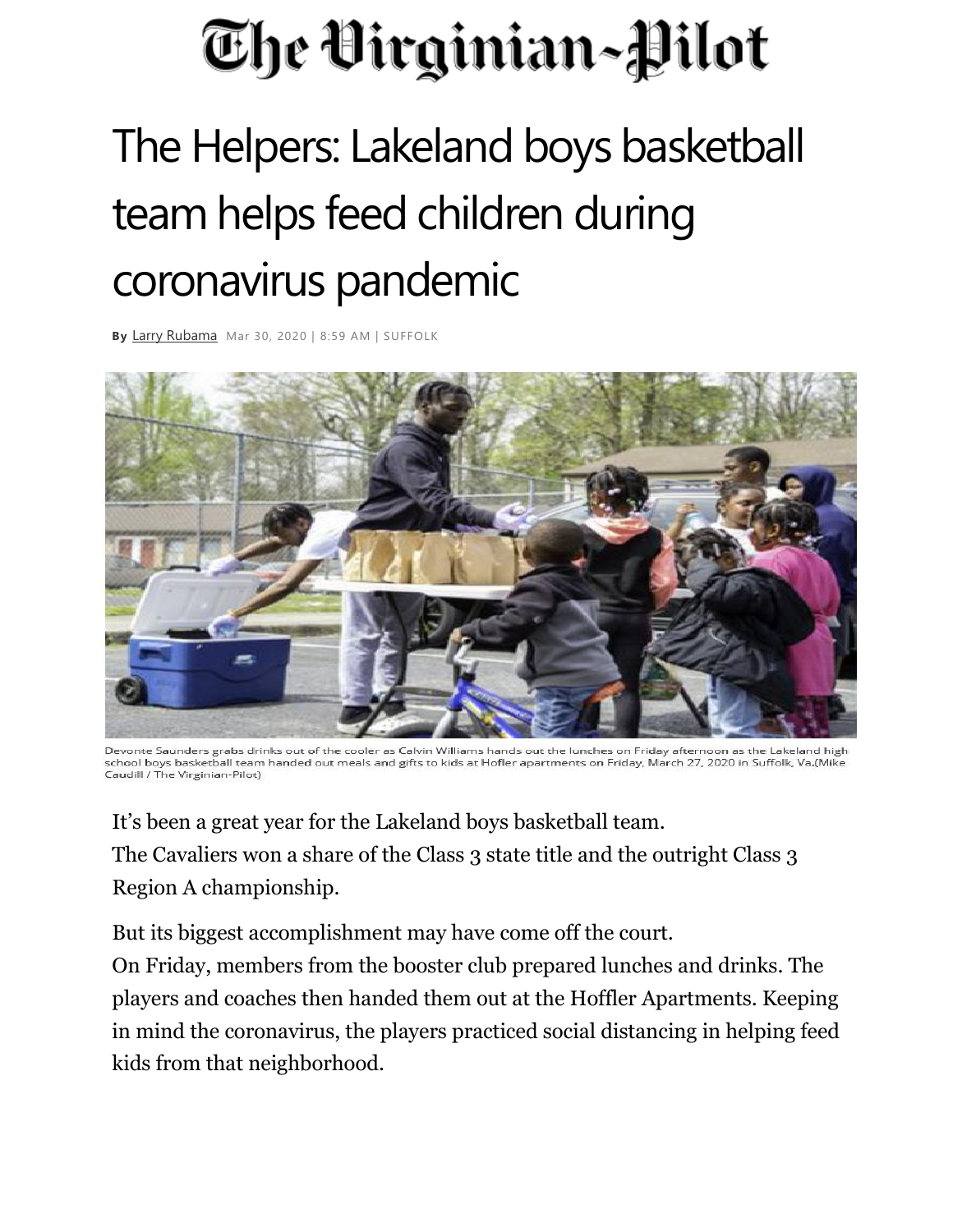## The Virginian~Pilot

"With the coronavirus going on, we're just trying to give a helping hand to the people who need it and even to the ones who don't need it," said senior Devonte Saunders. "Everybody deserves to get blessings from other people." Lakeland coach Clint Wright Sr. got the idea after another group he's involved with — Old School Classic Committee — gave away lunches earlier this month. "When we finished, one of the little kids asked me, 'When are you coming back?'" he said. "That was a big deal because I remember when I went to school. My biggest motivation was the fact that I had a breakfast and a lunch. Then I knew all I had to do was have dinner when I got home. "So I saw some of me in those kids. I thought it would be a great opportunity for my guys to give to those in need. We know we can't feed everyone, but we're definitely going to try to feed a few."

Senior Keimari Artis said he was excited when Wright approached the team with the idea.

"I was good to go with it as soon as I heard about it," Artis said. "I wanted to know what else could I do for them. It feels good to give back." Saunders said this also was a great opportunity to be role models. "We're just trying to be a good example to the kids," he said. "We want them to stay out of trouble like gangs and violence. We want to give them something positive such as basketball and helping other kids out. We need to influence our youngsters while we can."

Wright said this won't be the last time they do this.

"We're obligated to give back," he said. "We're going to find another neighborhood to give. We're not going to let this thing go unnoticed in dealing with the coronavirus."

*The Helpers is a new feature from The Virginian-Pilot and the Daily Press about people and groups who are stepping up to help others during the*